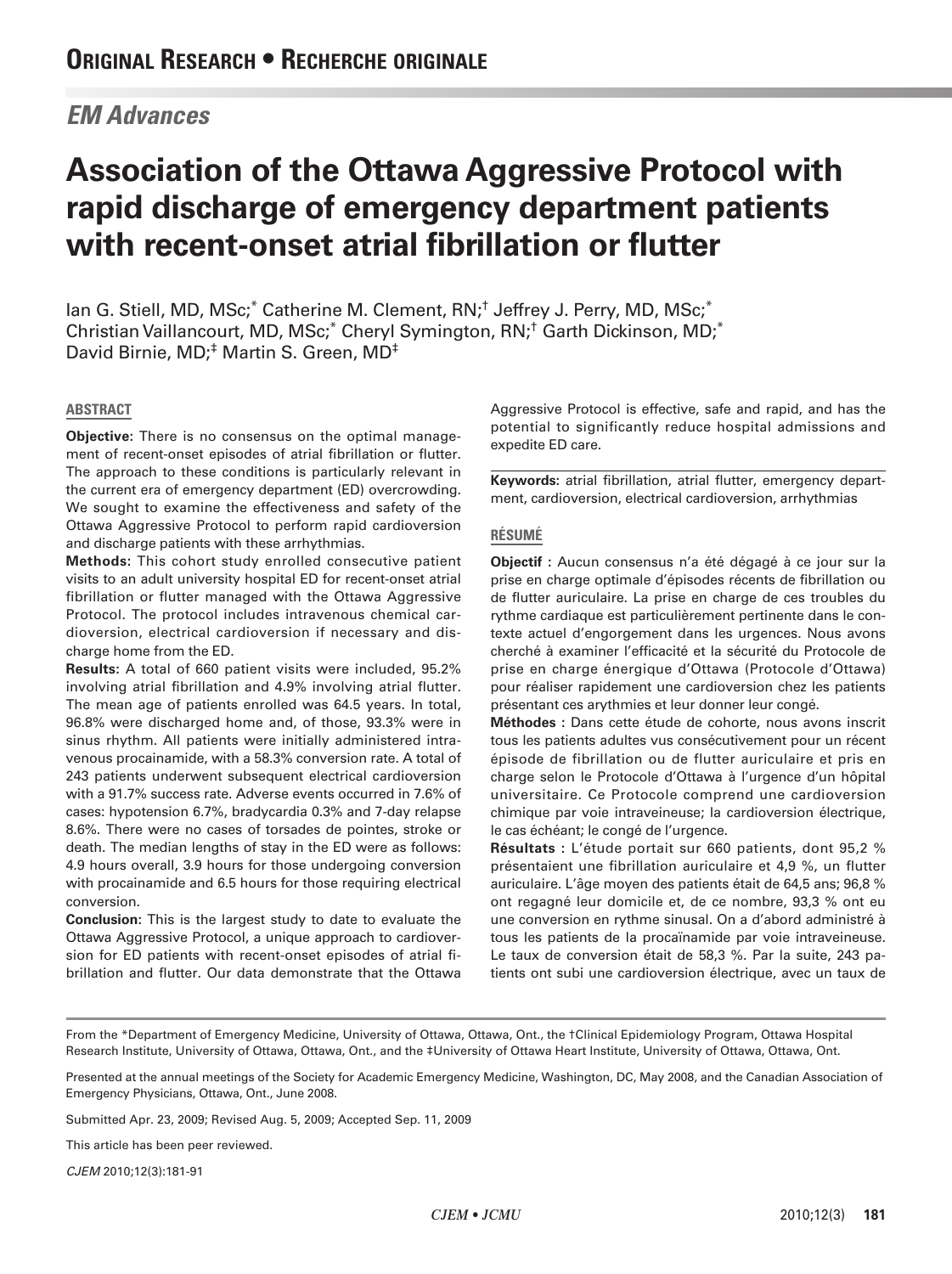réussite de 91,7 %. Des événements indésirables sont survenus dans 7,6 % des cas : hypotension, 6,7 %; bradycardie, 0,3 %; rechute après 7 jours, 8,6 %. Il n'y a eu aucun cas de torsades de pointes, d'accident vasculaire cérébral ou de mortalité. La durée médiane du séjour à l'urgence était de 4,9 heures globalement; de 3,9 heures chez ceux qui se sont convertis en rythme sinusal avec de la procaïnamide; et de 6,5 heures chez ceux qui ont été soumis à une cardioversion électrique.

#### **INTRODUCTION**

Emergency physicians often care for patients with either recent-onset or chronic (permanent) atrial fibrillation. Typically in permanent atrial fibrillation, previous cardioversion attempts have failed or clinical judgment has led to a decision not to attempt cardioversion, and the focus of emergency department (ED) care is rate control and treatment of underlying conditions. 1 Recent-onset atrial fibrillation, made up of both first detected and recurrent episodes, is one of the most common arrhythmias seen in the ED and the management of such cases is more complex and controversial.<sup>2,3</sup> Atrial flutter is much less common than atrial fibrillation and often requires urgent electrical cardioversion.

There is no universally accepted approach for the ED management of recent-onset atrial fibrillation or flutter. 4–7 Considerable controversy exists surrounding 2 competing strategies, one conservative and the other aggressive. Conservative treatment consists of rate control, anticoagulation with warfarin and possible delayed cardioversion. With aggressive treatment, efforts are made to cardiovert appropriate patients to sinus rhythm in the ED, either pharmacologically or electrically. 8–10 Overcrowding in the ED is another complex issue that has emerged as a health care crisis over the past decade in most large, urban and academic North American EDs. 11–13 The cause of overcrowding is multifactorial, but prolonged ED lengths of stay and lack of hospital beds are important factors. 14–17 A recent study described admission to hospital as routine care in the United States for recent-onset atrial fibrillation and reported a mean length of stay longer than 48 hours and that 73% of patients underwent conversion to normal sinus rhythm before discharge. <sup>18</sup> This study evaluated a more rapid ED observation unit strategy and found that it was associated with an ED mean length of stay of 12 hours and a conversion rate of 85%. At our institution, the Ottawa Hospital, emergency physicians have long followed a practice of acute rhythm control and rapid discharge home for recent-onset atrial fibrillation and flutter. <sup>3</sup> To

**Conclusion :** Il s'agit de la plus importante étude d'évaluation du Protocole de prise en charge énergique d'Ottawa réalisée à ce jour, une approche unique à la cardioversion chez les patients à l'urgence présentant des épisodes récents de fibrillation et de flutter auriculaire. Nos données montrent que ce Protocole d'Ottawa est efficace, sûr et rapide et qu'il a le potentiel de réduire significativement les hospitalisations et d'accélérer les soins à l'urgence.

our knowledge, no other centre has described the approach that we have termed the "Ottawa Aggressive Protocol." This approach involves sequential pharmacologic and, when indicated, electrical cardioversion by the emergency physician with a goal of avoiding prolonged ED length of stay, hospital admission or repeat visits.

The objective of this study was to examine the efficacy and safety of the Ottawa Aggressive Protocol for patients with recent-onset episodes of atrial fibrillation and flutter. Specifically, we wished to evaluate the outcomes of this strategy with regard to conversion to normal sinus rhythm, adverse events, hospital admission, ED length of stay and relapse.

#### **METHODS**

#### *Study design*

This medical record review included eligible cases seen at the Ottawa Hospital Civic Campus ED from Jan. 1, 2000, to Jun. 30, 2005, inclusive.

#### *Setting*

The Ottawa Hospital is an adult, tertiary care institution affiliated with the University of Ottawa, and the Civic Campus has an annual ED census of 60 000 visits.

#### *Population*

We enrolled a consecutive cohort of ED patient visits with a primary diagnosis of a recent-onset episode of atrial fibrillation or atrial flutter and where an aggressive attempt at cardioversion was used. Some patients presented more than once, and all such visits that were more than 7 days apart were included as discrete encounters. We excluded patients with permanent atrial fibrillation (chronic, persistent or longstanding), patients with symptoms for greater than 48 hours or for an unknown duration (unless they were therapeutically anticoagulated with warfarin) <sup>5</sup> and patients with another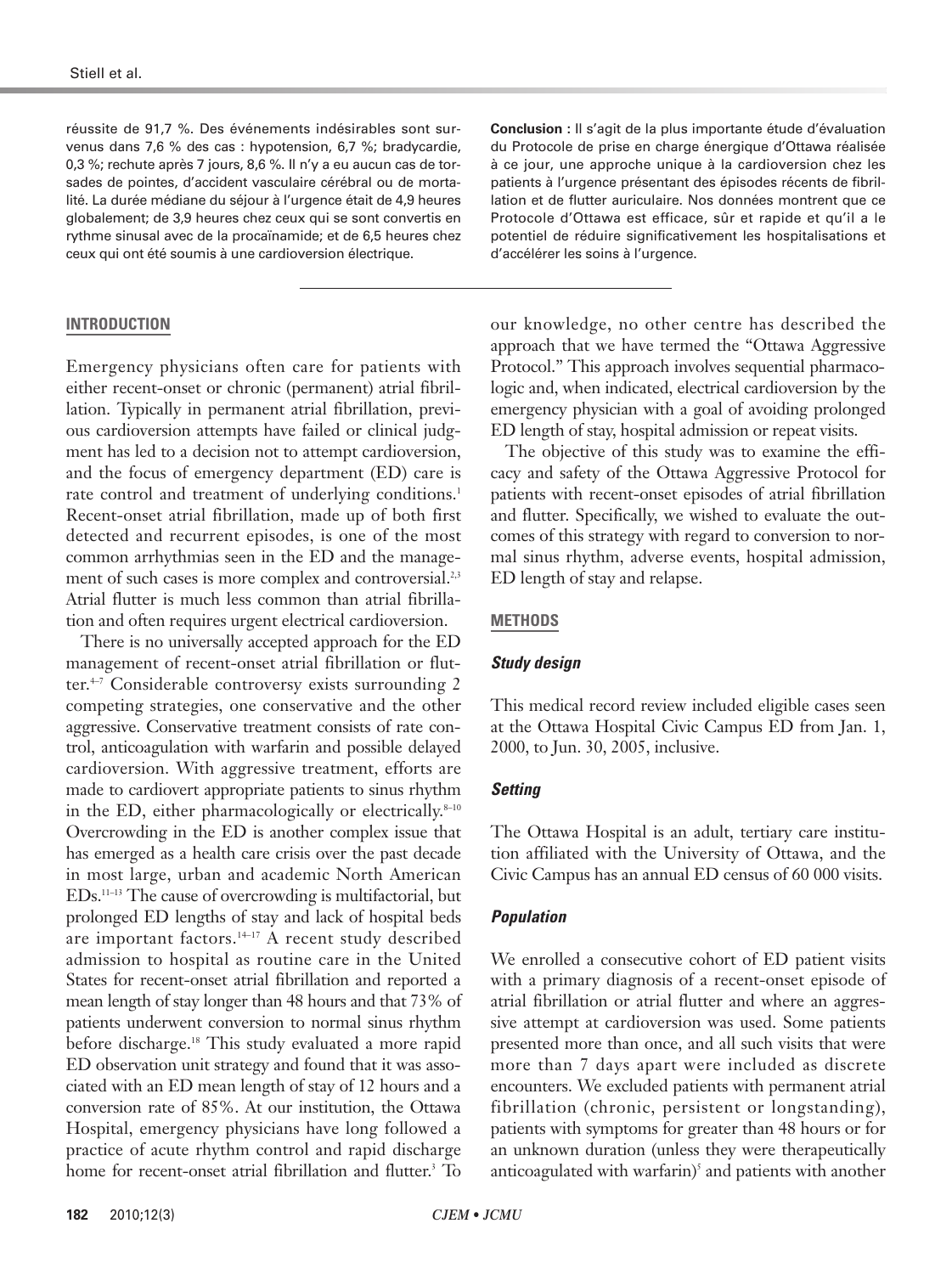primary diagnosis necessitating admission (e.g., cardiac ischemia or congestive heart failure). We did not exclude patients whose treatment for atrial fibrillation in the ED resulted in a complication necessitating admission. The Ottawa Hospital Research Ethics Board approved the protocol without the need for informed consent.

## *Clinical protocol*

The treatment of all included patients was managed by emergency physicians using the Ottawa Aggressive Protocol (Box 1), which is considered "routine care" for patients with recent-onset atrial fibrillation at our institution. This protocol involves a number of steps, which are elaborated on below.

- 1. Assessment: Assessment focuses on the stability of the patient, previous episodes and duration since onset. The decision of whether cardioversion is appropriate is made by the emergency physician involved and is usually based on the clarity of the history of arrhythmia onset. There is no upper age limit for the application of aggressive rhythm control. Every effort is made to ensure that the time from symptom onset is less than 48 hours and if this cannot be verified then rhythm control is not pursued unless the patient is on warfarin and has had a therapeutic international normalized ratio (INR) level for at least 3 weeks. If the time from symptom onset is longer than 48 hours or of uncertain duration, then transesophageal echocardiography can be pursued to determine the safety of cardioversion. 19 Patients are not routinely screened for elevation of troponin unless there is chest pain or ST and T wave changes.
- 2. Rate control: Rate control is often omitted as there is no compelling evidence that its use facilitates cardioversion. Physicians who choose to control heart rate before attempting cardioversion typically use intravenous diltiazem or metoprolol.
- 3. Pharmacologic cardioversion: Typically, emergency physicians at our institution attempt pharmacologic cardioversion before electrical cardioversion. Intravenous procainamide is the drug of choice in Ottawa for rhythm control, and we have previously described its use in detail. <sup>20</sup> Pharmacologic cardioversion is generally not attempted if the patient is deemed to be unstable (cardiac ischemia, severe congestive heart failure or hypotension) or if records indicate resistance to this approach on previous visits. The standard protocol is 1 g of procainamide in

#### **Box 1. Details of the Ottawa Aggressive Protocol for emergency department patients with recent-onset atrial fibrillation**

#### **1. Assessment**

- Stable without ischemia, hypotension or acute CHF?
- Onset clear and less than 48 hours?
- Severity of symptoms?
- Previous episodes and treatments?
- Anticoagulated with warfarin and INR therapeutic?

#### **2. Rate control**

- If highly symptomatic or not planning to convert
- Diltiazem IV (0.25 mg/kg over 10 min; repeat at 0.35 mg/kg)
- Metoprolol IV (5 mg doses every 15 min)

#### **3. Pharmacologic cardioversion**

• Procainamide IV (1 g IV over 60 min; hold if blood pressure < 100 mm Hg)

#### **4. Electrical cardioversion**

- Consider keeping patient NPO  $\times$  6 h
- Procedural sedation and analgesia given by emergency physician (propofol IV and fentanyl IV)
- Start at 150–200 J biphasic synchronized\*
- Use anterior–posterior pads, especially if not responding

#### **5. Anticoagulation**

• Usually no heparin or warfarin for most patients if onset clearly  $<$  48 h or if therapeutic INR for  $>$  3 wk

#### **6. Disposition**

- Home within 1 h after cardioversion
- Usually no antiarrhythmic prophylaxis or anticoagulation given
- Arrange outpatient echocardiography if first episode
- Cardiology follow-up if first episode or frequent episodes

#### **7. Patients not treated with cardioversion**

- Achieve rate control with diltiazem IV (target heart rate < 100 beats/min)
- Discharge home on diltiazem (or metoprolol)
- Discharge home on warfarin and arrange INR monitoring
- Arrange outpatient echocardiography
- Follow-up with cardiology at 4 wk for elective cardioversion

#### **8. Recommended additions to protocol**

- Consider transesophageal echocardiography if onset unclear
- Alternate rhythm-control drugs: propafenone, vernakalant, amiodarone
- If TEE-quided cardioversion > 48 h, start warfarin
- If CHADS, score  $\geq 1$ , consider warfarin and arrange early follow-up

CHF = congestive heart failure; INR = international normalized ratio; IV = intravenously; NPO = nil per os (nothing by mouth); TEE = transesophageal echocardiography.

\*Most patients treated with electrical cardioversion in the current study were managed with monophasic cardioversion.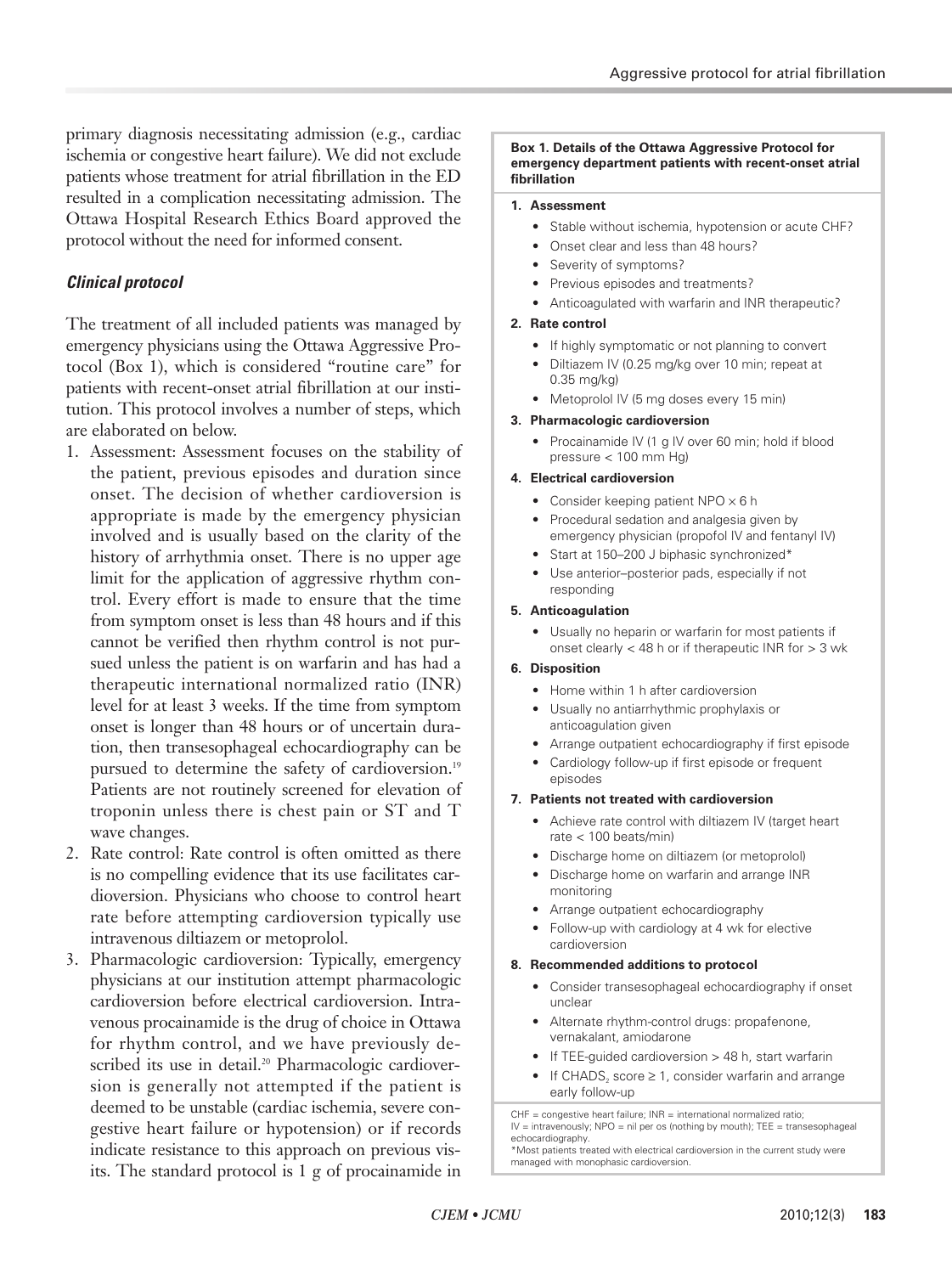250 mL of dextrose and water as a controlled infusion over 1 hour, under continuous cardiac and blood pressure monitoring. The infusion is interrupted if blood pressure falls below 100 mm Hg; if a bolus of 250 mL of normal saline corrects the hypotension, the infusion is resumed.

- 4. Electrical cardioversion: If chemical cardioversion fails, most patients then undergo electrical cardioversion in the ED, supervised by the emergency physician. Typically, procedural sedation and analgesia using fentanyl and propofol is administered and biphasic waveform energy levels of 150–200 J are delivered (during the study period most patients received monophasic waveform defibrillation as biphasic defibrillation was not yet widespread).
- 5. Anticoagulation: Patients with a time from symptom onset that is clearly less than 48 hours or with therapeutic INR levels typically do not receive anticoagulation in the ED. Although controversial, current recommendations advise warfarin be administered for patients with transesophageal echocardiogram– guided cardioversion or with a  $\text{CHADS}_2$  score of 1 or greater (Table 1). 5,19,21,22 The role of heparin is unclear and is rarely used for any patients at our institution.
- 6. Disposition: Patients who undergo successful cardioversion are typically discharged home within an hour without medication (that is, no new oral anticoagulants, rate control agents or rhythm control agents are prescribed or given). For first-time episodes, outpatient echocardiography and cardiology follow-up is usually recommended. Monitoring of the INR and appropriate physician follow-up is arranged for the few patients started on warfarin.
- 7. Patients not treated with cardioversion: Patients who are not treated with cardioversion in the ED have their rate controlled and are then discharged on oral anticoagulants and rate control medication. Monitoring of the INR and physician follow-up is

| Table 1. CHADS, risk criteria for stroke in<br>patients with nonvalvular atrial fibrillation<br>if not treated with anticoagulation <sup>21,22</sup> |        |  |  |
|------------------------------------------------------------------------------------------------------------------------------------------------------|--------|--|--|
| Risk criteria                                                                                                                                        | Points |  |  |
| Prior stroke or TIA                                                                                                                                  | 2      |  |  |
| $Age > 75$ yr                                                                                                                                        |        |  |  |
| Hypertension                                                                                                                                         | 1      |  |  |
| Diabetes mellitus                                                                                                                                    | 1      |  |  |
| Congestive heart failure                                                                                                                             |        |  |  |
| $TIA =$ transient ischemic attack                                                                                                                    |        |  |  |

also arranged for this group. Heparin is rarely given to these patients in our ED.

## *Data collection*

Patients were identified from the Ottawa Hospital health records database, which uses the Canadian National Ambulatory Care Reporting System (NACRS). Identification was based on the main diagnosis of atrial fibrillation or atrial flutter, combined with a procedure code of antiarrhythmic intravenous therapy or electrical cardioversion. Two research nurses were trained on the details of patient selection and data abstraction and were unaware of the study objectives. Before abstraction of patient information, the study variables were explicitly defined and a standardized data collection form was created. The 30 variables collected included demographic characteristics, clinical descriptors, medical interventions, adverse events and return visits to the ED. The first nurse reviewed the original patient charts of all cases to determine patient eligibility and then abstracted study data. A second study nurse independently reviewed all cases for completeness and accuracy of data abstraction and, in addition, the principal investigator reviewed selected cases. Differences were resolved by consensus.

## *Outcome measures*

The primary outcomes were proportion of conversion to sinus rhythm before discharge from the ED, length of stay in the ED, final disposition and adverse events. Adverse events within the ED included hypotension or arrhythmia. We also reviewed records for evidence of death, stroke and relapse to atrial fibrillation within 7 days of the index ED visit. Adverse events and other outcomes were ascertained from review of the ED record (physician and nursing progress notes, electrocardiograms, consultations), hospital computerized records and quality assurance reviews. If not noted in the record, we assumed adverse events did not occur. The Ottawa Hospital sees two-thirds of all adult ED visits and is the sole regional cardiology referral centre.

## *Data analysis*

We calculated descriptive statistics using proportions, means or medians with interquartile ranges as appropriate for the data. We used SAS software, Version 9.1, TS level 1M3 (SAS Institute Inc.) for data entry and the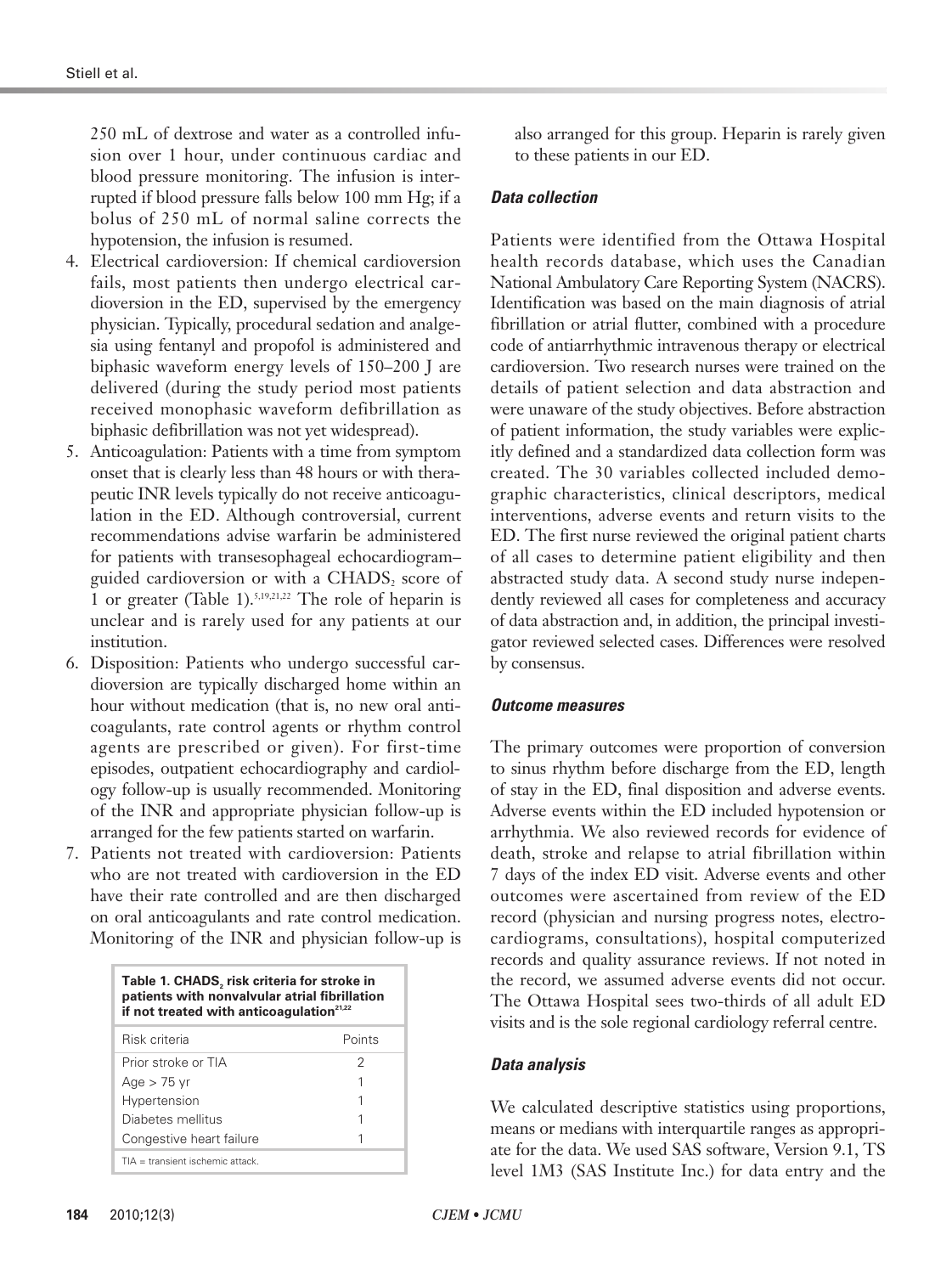descriptive statistics. The denominator for calculations was occasionally adjusted if data were missing.

#### **RESULTS**

From January 2000 to June 2005, there were 1057 ED patient visits with a primary diagnosis of recent-onset atrial fibrillation or flutter, and among these there were 660 patient visits in which the Ottawa Aggressive Protocol was applied (Fig. 1). Among the 397 visits without aggressive treatment, by far the most common reasons for not attempting cardioversion was that the timing of arrhythmia onset was unclear or greater than 48 hours, or that spontaneous conversion occurred before treatment. The 660 visits for which aggressive treatment was applied involved 341 individual patients. Of these, 107 patients presented more than once during the 5 1/2–year study period. Table 2 provides baseline patient characteristics for all visits, those with atrial fibrillation (95.2%) and those with atrial flutter (4.8%). The overall mean patient age was 64.5 (range 19–92) years, 55.6% were men, the mean duration of arrhythmia before presentation was 8.9 hours and 82.1% had at least 1 previous episode of recent-onset atrial fibrillation. Of note, 12.7% and 5.0% of patients had been taking sotalol and amiodarone, respectively, before the visit.

Emergency department treatment measures and their outcomes are shown in Table 3. As indicated, 39.6% of cases received rate control drugs, 100% received intravenous procainamide and 36.8% subsequently underwent electrical cardioversion. Comparing all cases, those with atrial fibrillation, and those with atrial flutter, the conversion rates were 58.3%, 59.9% and 28.1%, respectively, for procainamide and were 91.8%, 91.0% and 100% for electrical shock. Among these same 3 groups 96.8%, 97.0% and 93.8% were discharged home from the ED, and 90.2%, 90.3% and 87.5% were discharged home with normal sinus rhythm, respectively.

Table 4 shows the adverse outcomes of patients and indicates that ED events occurred in 7.6% of patients, most commonly transient hypotension. Arrhythmias were very uncommon and there were no episodes of torsades de pointes. Overall, 3.2% of patients required admission. No patients had a stroke or died, and 8.6% of patients had a relapse of atrial fibrillation within 7 days requiring further management. No patients suffered adverse events attributable to procedural sedation and analgesia administered for electrical cardioversion.

Treatment time intervals are presented in Table 5, which illustrates the rapidity of care for these patients.



**Fig. 1.** Flow diagram of treatment for 660 patient visits involving recent-onset atrial fibrillation (AF) and atrial flutter (AFL).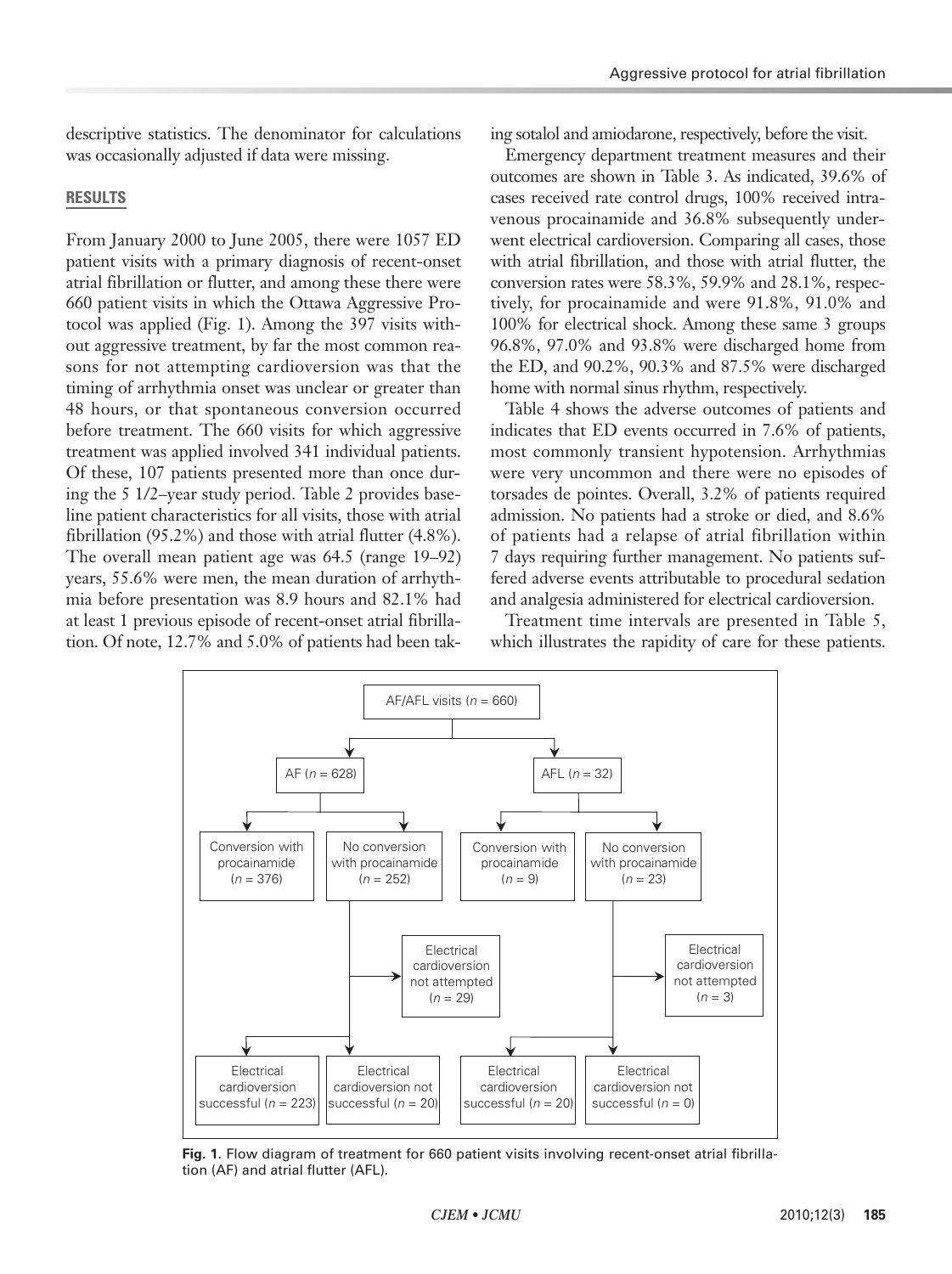Comparing all cases, those with atrial fibrillation and those with atrial flutter, the median lengths of stay from ED arrival to discharge were 4.9, 4.8 and 6.3 hours, respectively. These time intervals were shorter for patients who responded to procainamide and longer for those who required electrical cardioversion.

#### **DISCUSSION**

To our knowledge, this report of the Ottawa Aggressive Protocol is the largest reported study of an aggressive ED strategy to treat recent-onset episodes of atrial fibrillation or flutter with cardioversion. This large series

ı

| Table 2. Baseline characteristics for 660 emergency department patient visits because of recent-onset atrial fibrillation<br>and atrial flutter |                            |                                |                          |  |
|-------------------------------------------------------------------------------------------------------------------------------------------------|----------------------------|--------------------------------|--------------------------|--|
|                                                                                                                                                 | No. (%) of patient visits* |                                |                          |  |
| Characteristic                                                                                                                                  | All patients, $n = 660$    | Atrial fibrillation, $n = 628$ | Atrial flutter, $n = 32$ |  |
| Mean age, yr                                                                                                                                    | 64.5                       | 64.6                           | 63.0                     |  |
| Range                                                                                                                                           | $(19 - 92)$                | $(19 - 92)$                    | $(32 - 87)$              |  |
| Male sex                                                                                                                                        | 367 (55.6)                 | 346 (55.1)                     | 21(65.6)                 |  |
| Mean duration of arrhythmia, h                                                                                                                  | 8.9                        | 8.9                            | 9.2                      |  |
| Range                                                                                                                                           | $(0.1 - 144)$              | $(0.1 - 144)$                  | $(0.3 - 48)$             |  |
| Main presenting symptom                                                                                                                         |                            |                                |                          |  |
| Palpitations                                                                                                                                    | 512 (77.6)                 | 491 (78.2)                     | 21(65.6)                 |  |
| Chest pain                                                                                                                                      | 79 (12.0)                  | 77 (12.3)                      | 2(6.3)                   |  |
| Shortness of breath                                                                                                                             | 34(5.2)                    | 29 (4.6)                       | 5(15.6)                  |  |
| <b>Dizziness</b>                                                                                                                                | 15(2.3)                    | 15(2.4)                        | 0(0.0)                   |  |
| Syncope                                                                                                                                         | 5<br>(0.8)                 | (0.8)<br>5                     | 0(0.0)                   |  |
| Other                                                                                                                                           | 15(2.3)                    | 11(1.8)                        | 4(12.5)                  |  |
| Medical history                                                                                                                                 |                            |                                |                          |  |
| Previous atrial fibrillation                                                                                                                    | 542 (82.1)                 | 526 (83.8)                     | 16 (50.0)                |  |
| Hypertension                                                                                                                                    | 278 (42.1)                 | 267 (42.5)                     | 11(34.4)                 |  |
| Coronary artery disease                                                                                                                         | 141(21.4)                  | 128 (20.4)                     | 13 (40.6)                |  |
| Thyroid disease                                                                                                                                 | 99 (15.0)                  | 96 (15.3)                      | 3(9.4)                   |  |
| Valvular heart disease                                                                                                                          | 29 (4.4)                   | 23(3.7)                        | 6(18.8)                  |  |
| Congestive heart failure                                                                                                                        | 51(7.7)                    | 49 (7.8)                       | 2(6.3)                   |  |
| Thromboembolic disease                                                                                                                          | 44 (6.7)                   | (6.5)<br>41                    | 3(9.4)                   |  |
| Chronic lung disease                                                                                                                            | 40 (6.1)                   | 39<br>(6.2)                    | (3.1)<br>$\mathbf{1}$    |  |
| Home medications                                                                                                                                |                            |                                |                          |  |
| $\beta$ -Blockers                                                                                                                               | 287 (43.5)                 | 271 (43.2)                     | 16(50.0)                 |  |
| Warfarin                                                                                                                                        | 223 (33.8)                 | 212 (33.8)                     | 11(34.4)                 |  |
| Calcium channel blockers                                                                                                                        | 122 (18.5)                 | 118 (18.8)                     | 4(12.5)                  |  |
| Sotalol                                                                                                                                         | 84 (12.7)                  | 84 (13.4)                      | 0(0.0)                   |  |
| Digoxin                                                                                                                                         | 42 (6.4)                   | (6.1)<br>38                    | 4(12.5)                  |  |
| Amiodarone                                                                                                                                      | 33(5.0)                    | (4.9)<br>31                    | 2(6.3)                   |  |
| Procainamide                                                                                                                                    | 8(1.2)                     | 8(1.3)                         | 0 (0.0)                  |  |
| Mean heart rate on arrival, beats/min                                                                                                           | 113.4                      | 112.6                          | 127.5                    |  |
| Mean oxygen saturation on arrival, %                                                                                                            | 97.8                       | 97.8                           | 97.5                     |  |
| Mean systolic blood pressure, mm Hg                                                                                                             | 134.4                      | 134.6                          | 130.3                    |  |
| Previous successful cardioversion                                                                                                               | 438 (66.4)                 | 425 (67.7)                     | 13 (40.6)                |  |
| Electrical                                                                                                                                      | 239 (36.2)                 | 231 (36.8)                     | 8(25.0)                  |  |
| Procainamide                                                                                                                                    | 311 (47.1)                 | 305 (48.6)                     | 6(18.8)                  |  |
| No. of ED visits during study period                                                                                                            |                            |                                |                          |  |
| 1                                                                                                                                               | 341                        |                                |                          |  |
| $\mathbf{2}$                                                                                                                                    | 108                        |                                |                          |  |
| 3                                                                                                                                               | 58                         |                                |                          |  |
| $\geq 4$                                                                                                                                        | 153                        |                                |                          |  |
| $ED = emergency department$ .                                                                                                                   |                            |                                |                          |  |

\*Unless otherwise indicated.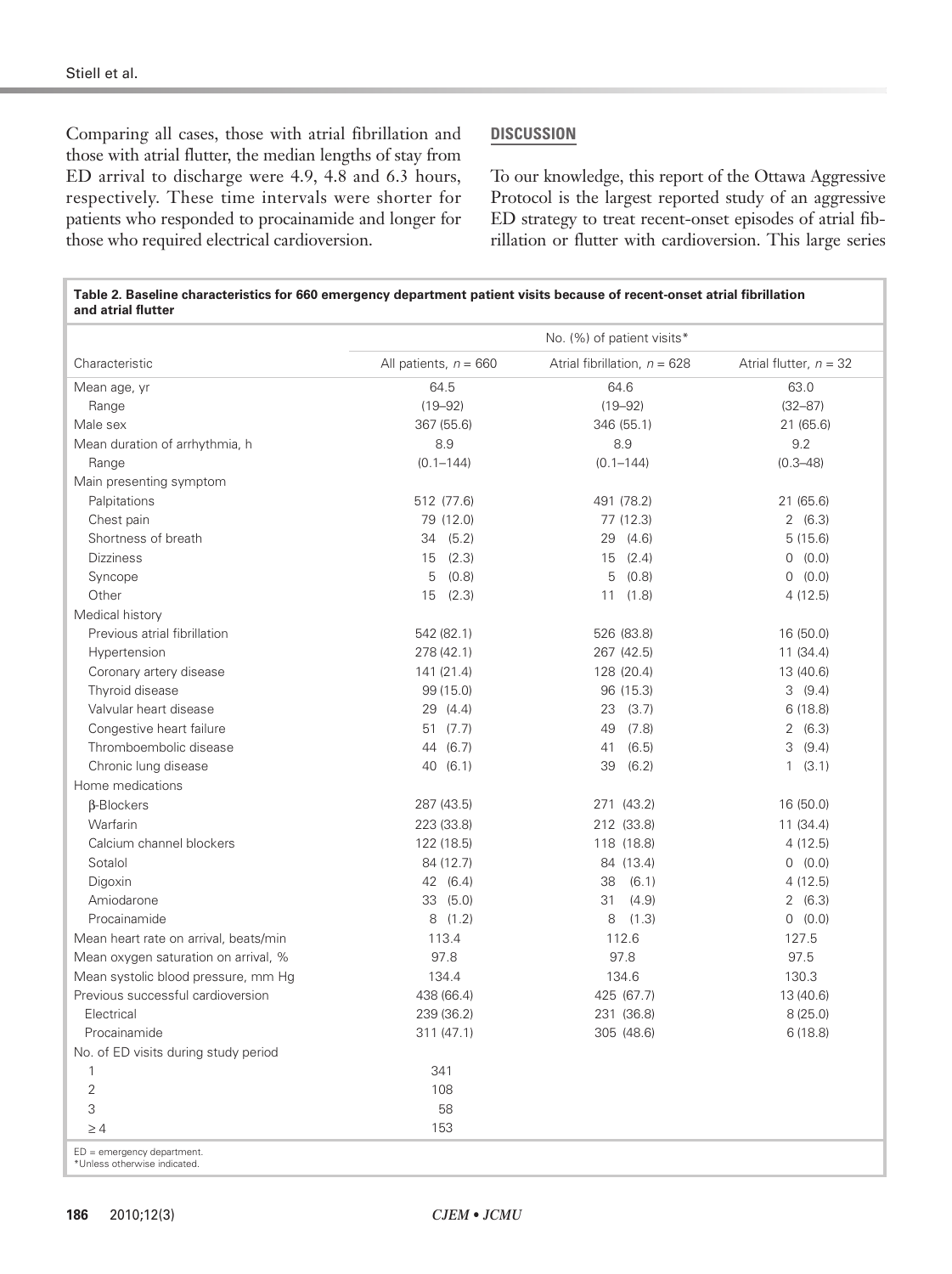demonstrates the effectiveness and safety of the Ottawa Aggressive Protocol. In our series, 58% of all cases responded to pharmacologic cardioversion and 92% of the remainder responded to electrical cardioversion. The overall effect was that 97% of patients were discharged home from the ED and 90% were discharged home with normal sinus rhythm. This approach proved to be efficient in that the median length of stay of all cases, from ED arrival to discharge, was less than 5 hours. Finally, our findings indicate that the Ottawa Aggressive Protocol is safe in that no patients died or had a stroke or other major adverse event.

Current management of recent-onset atrial fibrillation and flutter in EDs is variable and often very conservative with patients being admitted to hospital under the cardiology service or discharged home after rate control therapy only. 18,23,24 Current cardiology guidelines say very little about the recent-onset management of these arrhythmias with the most recent guidelines on atrial fibrillation from the American College of Cardiology (ACC), American Heart Association (AHA) and European Society of Cardiology (ESC) providing little mention of ED care. <sup>5</sup> Standard emergency medicine textbooks now discuss the option of cardioversion but suggest this is "often in consultation with a cardiologist."25 Much confusion relates to recent studies such as the AFFIRM (Atrial Fibrillation Follow-up Investigation of Rhythm Management) and AF\_CHF (Atrial Fibrillation and Congestive Heart Failure) trials, which compared rate control to rhythm control strategies in patients with asymptomatic or minimally symptomatic persistent or permanent atrial fibrillation. 7,26–29 Their findings do not directly apply to the ED management of recent-onset episodes of symptomatic fibrillation.

Relatively few studies have addressed optimal management of recent-onset atrial fibrillation in the ED, leaving clinicians with a shortage of good evidence. In our institution, Michael and colleagues<sup>3</sup> previously described a small series of patients successfully treated with rhythm control. Other studies of rhythm control in the ED have been small or did not include electrical cardioversion as an option.<sup>8,30,31</sup> Burton and coauthors<sup>10</sup> reviewed 388 electrical conversion attempts at 4 sites where use of pharmacologic cardioversion appeared to be relatively uncommon and reported a 86% conversion rate. Decker and coworkers<sup>18</sup> described the ED observation unit management of 75 patients randomly assigned to a protocol that included electrical but not pharmacologic conversion and was able to discharge 88% of cases. These patients had a median length of stay of 10 hours after admission to the observation unit.

| Table 3. Emergency department treatment for 660 patient visits because of recent-onset atrial fibrillation and atrial flutter |                            |                                 |                           |  |
|-------------------------------------------------------------------------------------------------------------------------------|----------------------------|---------------------------------|---------------------------|--|
|                                                                                                                               | No. (%) of patient visits* |                                 |                           |  |
| Treatment                                                                                                                     | All visits, $n = 660*$     | Atrial fibrillation, $n = 628*$ | Atrial flutter, $n = 32*$ |  |
| IV rate control drugs in ED                                                                                                   | (39.6)<br>261              | (39.2)<br>246                   | (46.9)<br>15              |  |
| Metoprolol                                                                                                                    | 175<br>(26.5)              | 166<br>(26.4)                   | (28.1)<br>9               |  |
| Diltiazem                                                                                                                     | (14.7)<br>97               | 91<br>(14.5)                    | (18.8)<br>6               |  |
| Verapamil                                                                                                                     | 3<br>(0.5)                 | (0.3)<br>2                      | (3.1)                     |  |
| Digoxin                                                                                                                       | (0.8)<br>5                 | 5<br>(0.8)                      | (0.0)<br>0                |  |
| Rhythm control attempted with IV procainamide                                                                                 | 660 (100.0)                | 628 (100.0)                     | 32 (100.0)                |  |
| Cardioversion successful                                                                                                      | (58.3)<br>385              | 376 (59.9)                      | (28.1)<br>9               |  |
| Mean dose procainamide, mg                                                                                                    | 863.0                      | 865.6                           | 812.5                     |  |
| Range                                                                                                                         | $(25 - 2000)$              | $(25 - 2000)$                   | $(500 - 1000)$            |  |
| Mean heart rate before conversion, beats/min                                                                                  | 117.3                      | 116.5                           | 134.0                     |  |
| Mean heart rate after conversion, beats/min                                                                                   | 68.9                       | 68.5                            | 76.2                      |  |
| Electrical cardioversion attempted                                                                                            | (36.8)<br>243              | (35.5)<br>223                   | 20 (62.5)                 |  |
| Cardioversion successful ( $n = 243/223/20$ )                                                                                 | (91.8)<br>223              | 203 (91.0)                      | 20 (100.0)                |  |
| Maximum energy used, monophasic, J                                                                                            | 360                        | 360                             | 200                       |  |
| Median total no. of shocks given                                                                                              | 1.0                        | 1.0                             | 1.0                       |  |
| Range                                                                                                                         | $(1.0 - 7.0)$              | $(1.0 - 7.0)$                   | $(1.0 - 2.0)$             |  |
| Disposition                                                                                                                   |                            |                                 |                           |  |
| Discharge home                                                                                                                | (96.8)<br>639              | (97.0)<br>609                   | (93.8)<br>30              |  |
| Discharge home in normal sinus rhythm                                                                                         | (90.2)<br>595              | (90.3)<br>567                   | (87.5)<br>28              |  |
| $ED = emergency department$ ; $IV = intravenous$ .<br>المستقصد المسارسية وسأعتبض والمستحدث والمراراة                          |                            |                                 |                           |  |

\*Unless otherwise indicated.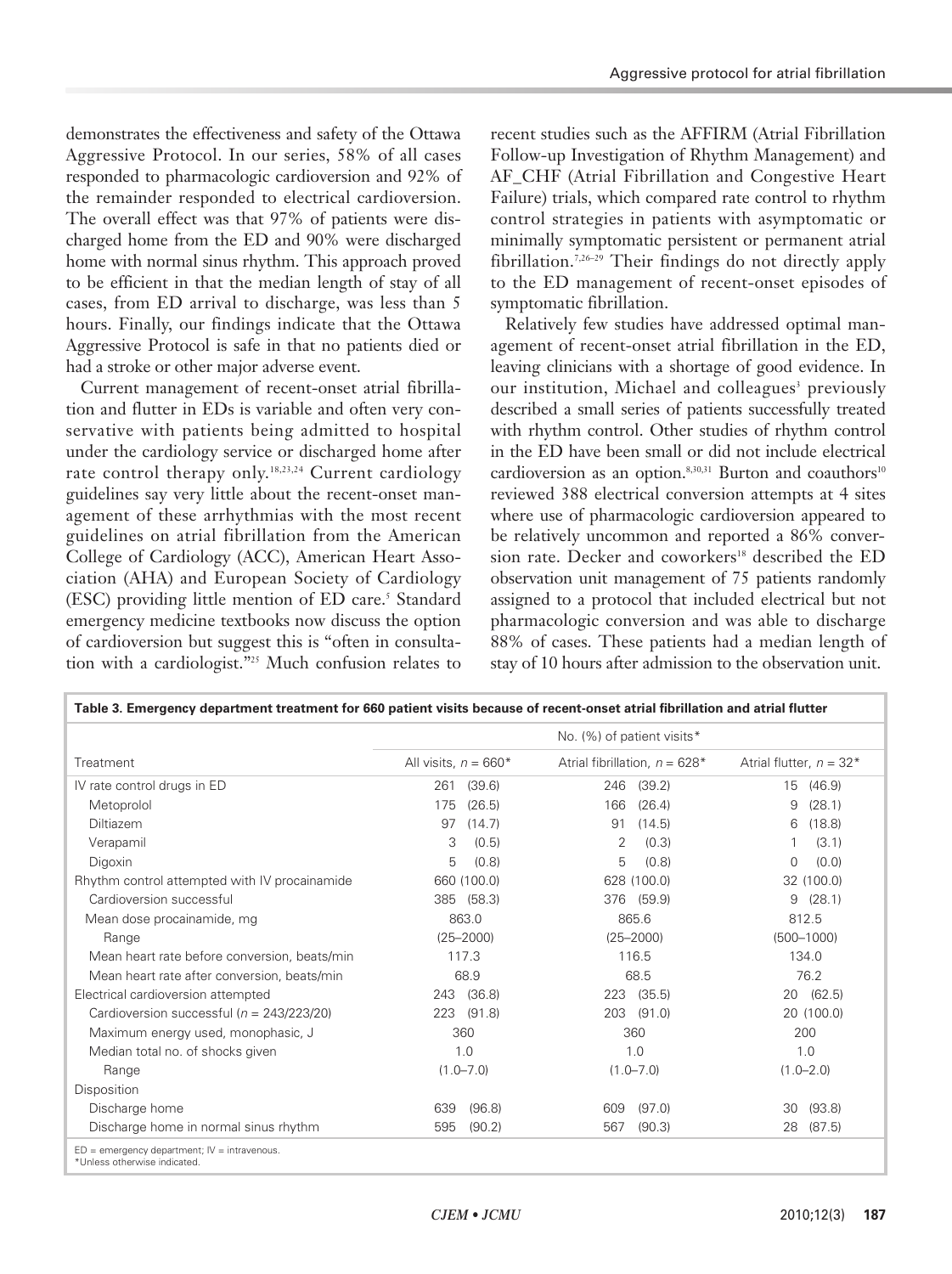Our protocol, as previously described, uses procainamide as the agent of choice for pharmacologic cardioversion. This drug has been reported to be 60% and 28% effective for atrial fibrillation and flutter, respectively. <sup>20</sup> Our findings suggest that procainamide has an excellent safety profile, even for patients already taking oral antiarrhythmic agents. Several other drugs can be considered for the pharmacologic cardioversion of atrial fibrillation in the ED. 6,8,9,32,33 According to the ACC/AHA/ESC practice guidelines, the following are classes of recommendation for oral or intravenous agents for atrial fibrillation of less than 7 days duration: class I — proven efficacy (dofetilide, flecainide, ibutilide, propafenone); class IIa — proven efficacy (amiodarone); class IIb — less effective (disopyramide, procainamide, quinidine); and class III — should not be used (digoxin, sotalol). <sup>5</sup> The effectiveness of amiodarone for recent-onset atrial fibrillation is not clear in some meta-analyses suggesting it is no more effective than placebo or is associated with adverse reactions. 34–39 Oral propafenone has been recommended for self-treatment by patients with recurrent episodes of atrial fibrillation. 40 Recent trials of vernakalant, an atrial selective, antiarrhythmic agent and currently approved for investigational use only, have demonstrated high efficacy for conversion of recent onset atrial fibrillation. 41,42 Overall, the quality of evidence is relatively weak for rhythm control drugs in recent-onset atrial fibrillation and there remains a need for large comparative clinical trials conducted in the ED.

| Outcome                         | No. (%) of patient visits |                                   |                             |
|---------------------------------|---------------------------|-----------------------------------|-----------------------------|
|                                 | All visits,<br>$n = 660$  | Atrial fibrillation,<br>$n = 628$ | Atrial flutter,<br>$n = 32$ |
| ED events                       | 50 (7.6)                  | 46 (7.3)                          | 4 (12.5)                    |
| Hypotension (SBP $<$ 100 mm Hg) | 44(6.7)                   | 41(6.5)                           | (9.4)<br>3                  |
| Bradycardia (HR < 60 beats/min) | 2(0.3)                    | 2(0.3)                            | (0.0)<br>0                  |
| Syncope                         | 0(0.0)                    | 0(0.0)                            | (0.0)<br>0                  |
| Atrioventricular block          | 2(0.3)                    | 2(0.3)                            | (0.0)<br>$\Omega$           |
| Ventricular tachyarrhythmia     | 1(0.2)                    | 1(0.2)                            | (0.0)<br>0                  |
| Atrial tachyarrhythmia          | 2(0.3)                    | 2(0.3)                            | (0.0)<br>$\Omega$           |
| Torsades de pointes             | 0(0.0)                    | 0(0.0)                            | (0.0)<br>$\Omega$           |
| Admitted                        | 21(3.2)                   | 19(3.0)                           | (6.3)<br>2                  |
| Stroke                          | 0(0.0)                    | 0(0.0)                            | (0.0)<br>0                  |
| Death                           | 0(0.0)                    | 0(0.0)                            | (0.0)                       |
| Relapse within 7 d              | 57 (8.6)                  | 55 (8.8)                          | (6.3)<br>2                  |

 $emergency$  department;  $HR$  = heart rate;  $SBP$  = systolic blood pressure.

#### **Table 5. Treatment time intervals for 660 emergency department patient visits because of atrial fibrillation and atrial flutter**

| Treatment time interval                  | All visits,<br>$n = 660$ | Atrial fibrillation,<br>$n = 628$ | Atrial flutter,<br>$n = 32$ |
|------------------------------------------|--------------------------|-----------------------------------|-----------------------------|
| Median (IQR) arrival to discharge, h     |                          |                                   |                             |
| All patients                             | 4.9(3.3)                 | $4.8$ $(3.3)$                     | 6.3(3.7)                    |
| Cardioversion with procainamide          | 3.9(2.2)                 | 3.9(2.2)                          | 4.0(4.3)                    |
| Electrical cardioversion                 | 6.5(2.8)                 | 6.5(2.9)                          | 6.4(3.0)                    |
| Median (IQR) other intervals, h          |                          |                                   |                             |
| Arrival to start rate control            | 1.5(1.0)                 | 1.5(1.0)                          | 1.5(1.3)                    |
| Start rate control to start procainamide | 0.5(1.0)                 | 0.5(1.0)                          | 0.4(1.8)                    |
| Arrival to start procainamide            | 1.6(1.2)                 | 1.6(1.2)                          | 1.8(1.5)                    |
| Start procainamide to conversion         | 0.9(1.0)                 | 0.9(1.0)                          | 0.6(0.2)                    |
| Start procainamide to discharge          | 3.0(3.2)                 | 2.9(3.0)                          | 4.5(4.3)                    |
| Arrival to electrical cardioversion      | 4.9(2.9)                 | 4.9(2.8)                          | 4.3(1.4)                    |
| Electrical cardioversion to discharge    | 1.3(1.7)                 | 1.3(1.7)                          | 2.3(3.2)                    |
| $IQR = interquartile range.$             |                          |                                   |                             |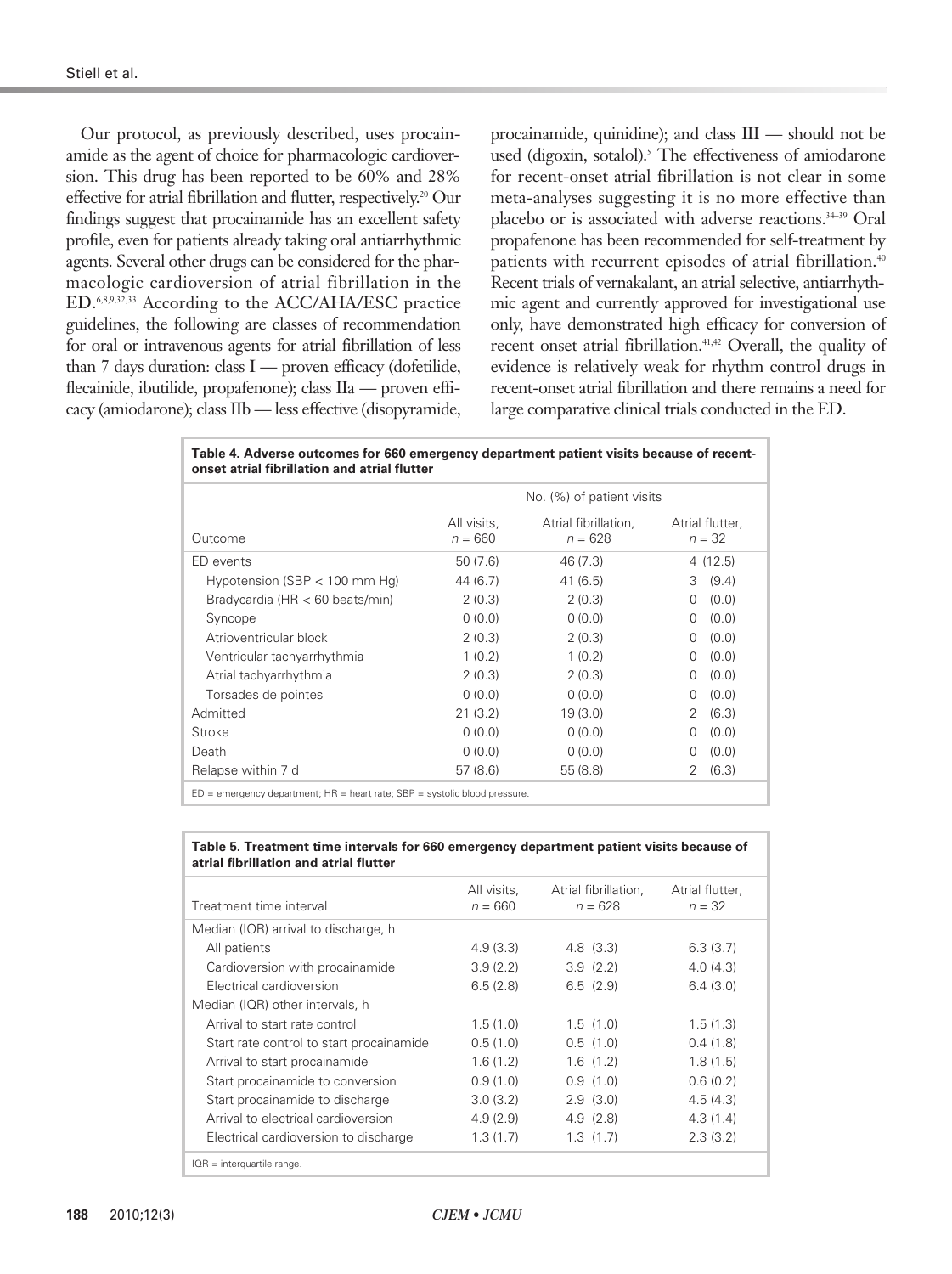Electrical cardioversion is highly effective but there is no consensus on the appropriateness of its use in the ED, the optimal energy settings or the best approach to procedural sedation and analgesia. Our current approach is to start with higher biphasic waveform energy levels such as 100–150 J and to change to anterior– posterior pad positions if the patient is resistant to initial shocks using an anterior pad appraoch. The evidence for these practices, however, is not strong.<sup>43,44</sup> Emergency physicians at our centre are very comfortable in providing intravenous procedural sedation and analgesia for electrical cardioversion, usually with fentanyl and propofol. A physician, nurse and respiratory therapist are all present for electrical cardioversions. The procedure rarely takes longer than 10 minutes and patients are usually ready for discharge within an hour. Our data demonstrate the safety of electrical cardioversion performed in the ED. Some practitioners prefer to go straight to electrical cardioversion without using rhythm control medications, but we find that the extra hour spent attempting pharmacologic cardioversion is more often than not successful and adds very little delay to the patient's care.

Perhaps the most controversial and confusing aspect of ED rhythm control for recent-onset atrial fibrillation and flutter is ensuring that patients do not suffer a stroke. Authoritative guidelines for prevention of thromboembolism predominately address management of permanent atrial fibrillation and fail to provide clear direction for cases of recent-onset atrial fibrillation. <sup>5</sup> Given the lack of evidence to the contrary, our approach has been and remains to cardiovert without heparin or warfarin for most patients as long as there is a very clear history of arrhythmia onset within 48 hours or if there is therapeutic anticoagulation with warfarin. If the onset is unclear but we find an absence of clot by transesophageal echocardiography, we will perform cardioversion and prescribe warfarin. 19,45 Although risk stratification schemes were designed to guide long-term anticoagulation for patients with permanent atrial fibrillation, evidence now supports prescribing warfarin for patients who underwent cardioversion in the ED if their  $\text{CHADS}_2$  score is 1 or greater (Table 1). 21,22 Such patients need careful follow-up to minimize the risk of bleeding. 46,47

The strength of this study is that it is the largest to evaluate the effectiveness and safety of an aggressive protocol for cardioversion and quick discharge of patients from the ED with recent-onset episodes of atrial fibrillation or flutter. Our results indicate that the treatment of such patients can be rapidly and safely managed with medications or electrical cardioversion. There are substantial advantages to this approach, such as avoiding unnecessary hospital admissions, lengthy ED stays or the need for patients to be in an unpleasant and debilitating rhythm for up to 4 weeks while awaiting elective outpatient cardioversion. After undergoing cardioversion in the ED, patients are able to immediately resume a normal lifestyle, including return to work or sports activities.

Several limitations must be mentioned. First, retrospective medical record reviews can have problems with missed cases, incomplete charting and review bias and, hence, methodological criteria have been recommended. 48,49 We are confident that we have come very close to meeting these standards with the exception of quantifying interobserver agreement. We captured all possible eligible cases by querying the NACRS database and performing a detailed review by a well-trained study nurse. This was a consecutive and comprehensive cohort of individual patient visits. The reviewers had full access to physicians' notes, nursing progress notes and in-patient records.

Second, this was an observational study with no control group. Nevertheless, this study provides accurate estimates of conversion rates, discharge rates and safety, and these clearly compare very favourably to the standard conservative strategies of hospital admission or discharge with rate control only. For example, the 96.8% ED discharge rate is likely far higher than that seen in most US hospitals. Third, we have limited information about the 400 patients not treated aggressively during the same time period other than that they did not meet the criteria for aggressive cardioversion, in most cases because the onset was not clearly less than 48 hours. Fourth, this study was not conducted prospectively and it is conceivable that, although we believe it is unlikely, some adverse outcomes were missed. Our institution comprises the regional cardiac and neurologic referral centres, and we would expect patients with ongoing problems to be seen at one of 3 campuses affiliated with the Ottawa Hospital in this mid-sized city. A few other issues should be considered when interpreting our results. This is a single-site study and our findings may not necessarily be generalizable elsewhere, although we see no barriers to this approach being adopted by most EDs. We chose to study all visits rather than just individual patients because this gives us a much greater database from which to evaluate effectiveness and safety.

We believe that future clinical trials should compare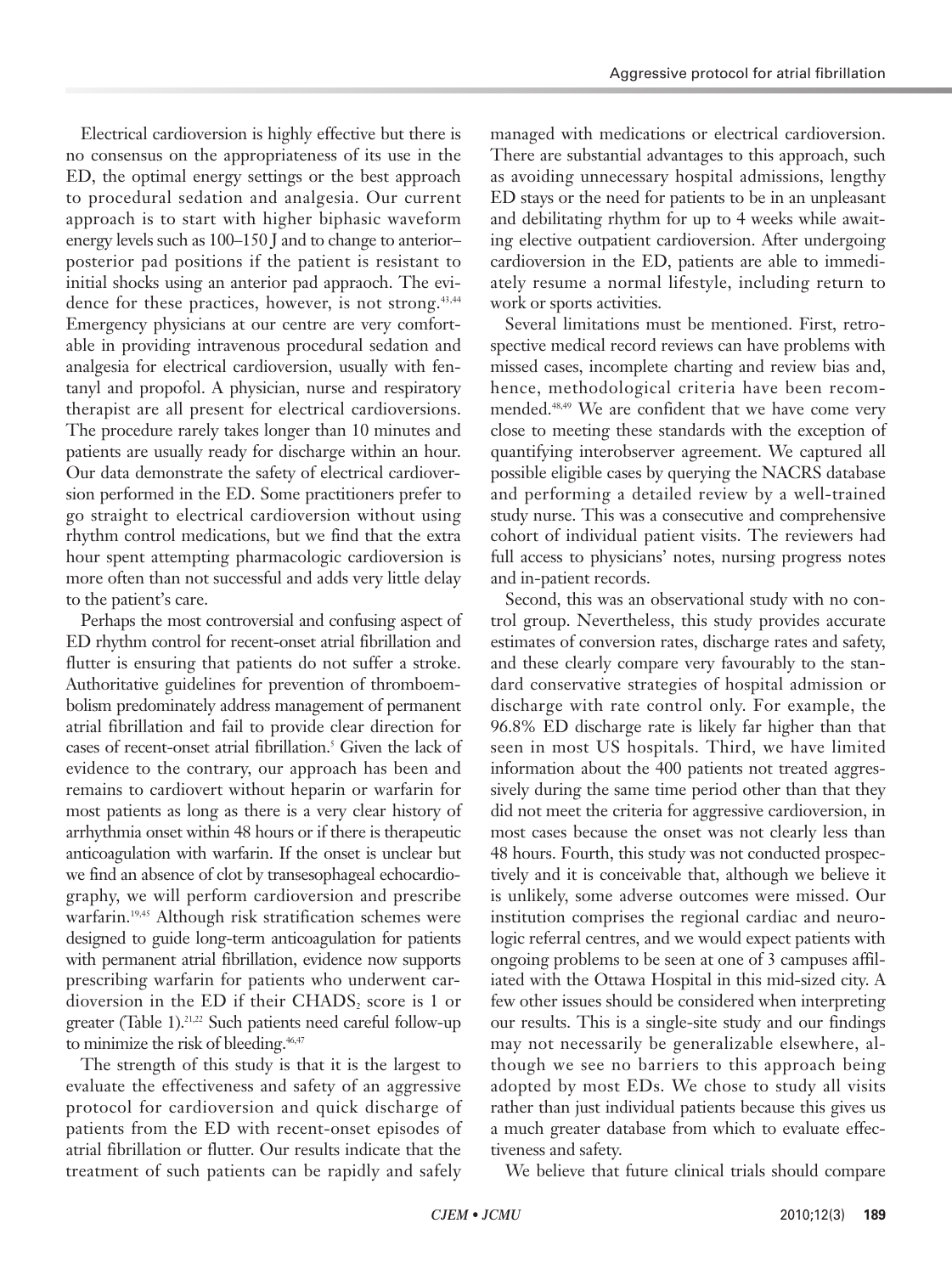various drug regimens to determine the optimal medication for cardioversion and should also compare the drugfirst to shock-first approaches to cardioversion. Studies are also required to better refine the risk of thromboembolism in recent-onset atrial fibrillation and to clarify the role, if any, of heparin and warfarin in this setting. The usefulness of the CHADS, score in the ED remains unknown and another potential field of future research.

In conclusion, this is the largest study to date to evaluate a unique aggressive protocol of cardioversion for ED patients with recent-onset episodes of atrial fibrillation and flutter. Our results indicate that the Ottawa Aggressive Protocol is effective, safe and rapid, and has the potential to significantly reduce hospital admissions and to expedite ED care.

**Competing interests:** Dr. Dickinson is a paid consultant to Cardiome Pharma Corp., which is developing the drug vernakalant for rhythm control of atrial fibrillation. None of the other authors receive funding from Cardiome.

**Acknowledgements:** The authors thank the following individuals for their much appreciated efforts: MyLinh Tran (data management), Angela Marcantonio (manuscript preparation) and Dr. Paul Dorian (constructive comments).

#### **REFERENCES**

- 1. Skanes AC, Dorian P. 2004 Canadian Cardiovascular Society Consensus Conference: Atrial fibrillation — etiology and initial investigation of atrial fibrillation. *Can J Cardiol* 2005;21:11B-4B.
- 2. Connors S, Dorian P. Management of supraventricular tachycardia in the emergency department. *Can J Cardiol* 1997;13(Suppl A):19A-24A.
- 3. Michael JA, Stiell IG, Agarwal S, et al. Cardioversion of paroxysmal atrial fibrillation in the emergency department. *Ann Emerg Med* 1999;33:379-87.
- 4. Wyse DG, Simpson CS. 2004 Canadian Cardiovascular Society Consensus Conference: atrial fibrillation — rate control versus rhythm control — decision making. *Can J Cardiol* 2005;21:15B-8B.
- 5. Fuster V, Ryden LE, Cannom DS, et al. ACC/AHA/ESC 2006 guidelines for the management of patients with atrial fibrillation. *J Am Coll Cardiol* 2006;48:149-246.
- 6. Page RL. Newly diagnosed atrial fibrillation. *N Engl J Med* 2004;351:2408-16.
- 7. Hiatt WR, Lincoff M, Harrington RA. Acute pharmacological conversion of atrial fibrillation to sinus rhythm. Is shortterm symptomatic therapy worth it? A report from the December 2007 Meeting of the Cardiovascular and Renal Drugs Advisory Committee of the Food and Drug Administration. *Circulation* 2008;117:2956-7.
- 8. Taylor DM, Aggarwall A, Carter M, et al. Management of new onset atrial fibrillation in previously well patients less than 60 years of age. *Emerg Med Australas* 2005;17:4-10.
- 9. Raghavan AV, Decker WW, Meloy TD. Management of atrial fibrillation in the emergency department. *Emerg Med Clin North Am* 2005;23:1127-39.
- 10. Burton JH, Vinson DR, Drummond K, et al. Electrical cardioversion of emergency department patients with atrial fibrillation. *Ann Emerg Med* 2004;44:20-30.
- 11. Forster AJ. An agenda for reducing emergency department crowding [comment]. *Ann Emerg Med* 2005;45:479-81.
- 12. Li G, Lau JT, McCarthy ML, et al. Emergency department utilization in the United States and Ontario, Canada. *Acad Emerg Med* 2007;14:582-4.
- 13. Pitts SR, Niska RW, Xu J, et al. National Hospital Ambulatory Medical Care Survey: 2006 emergency department summary. *Natl Health Stat Report* 2008;6:1-38.
- 14. Derlet RW, Richards JR. Overcrowding in the nation's emergency departments: complex causes and disturbing effects. *Ann Emerg Med* 2000;35:63-8.
- 15. Forster AJ, Stiell IG, Wells GA, et al. The effect of hospital occupancy on emergency department length of stay and patient disposition. *Acad Emerg Med* 2003;10:127-33.
- 16. Moskop JC, Sklar DP, Geiderman JM, et al. Emergency department crowding, part 1 — concept, causes, and moral consequences. *Ann Emerg Med* 2009;53:605-11.
- 17. Moskop JC, Sklar DP, Geiderman JM, et al. Emergency department crowding, part 2 — barriers to reform and strategies to overcome them. *Ann Emerg Med* 2009;53:612-7.
- 18. Decker WW, Smars PA, Vaidyanathan L, et al. A prospective, randomized trial of an emergency department observation unit for acute onset atrial fibrillation. *Ann Emerg Med* 2008;52:322-8.
- 19. Klein AL, Grimm RA, Murray D, et al. Use of transesophageal echocardiography to guide cardioversion in patients with atrial fibrillation. *N Engl J Med* 2001;344:1411-20.
- 20. Stiell IG, Clement C, Symington C, et al. Emergency department use of intravenous procainamide for patients with acute atrial fibrillation or flutter. *Acad Emerg Med* 2007; 14:1158-64.
- 21. Gage BF, Waterman AD, Shannon W, et al. Validation of clinical classification schemes for predicting stroke — results from the National Registry of Atrial Fibrillation. *JAMA* 2001;285:2864-70.
- 22. Wang TJ, Massaro JM, Levy D, et al. A risk score for predicting stroke or death in individuals with new-onset atrial fibrillation in the community — the Framingham Heart Study. *JAMA* 2003;290:1049-56.
- 23. Santini M, De Ferrari GM, Pandozi C, et al. Atrial fibrillation requiring urgent medical care. Approach and outcome